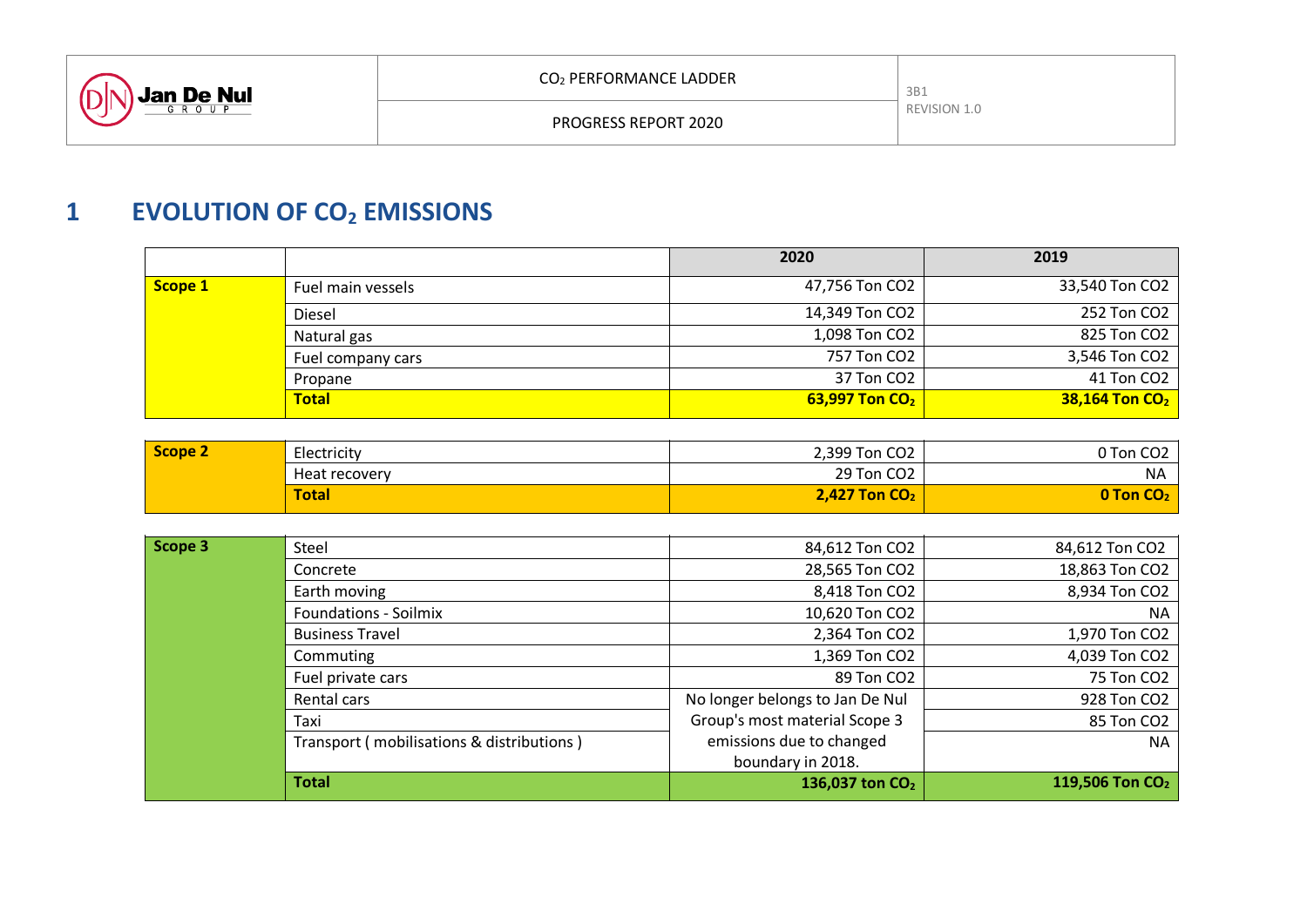| <b>Jan De Nul</b> | CO <sub>2</sub> PERFORMANCE LADDER | 3B1          |
|-------------------|------------------------------------|--------------|
|                   | <b>PROGRESS REPORT 2020</b>        | REVISION 1.0 |

# **2 BOUNDARY**



The boundary of the  $CO<sub>2</sub>$  performance ladder includes all blue pillars of the Jan De Nul Group.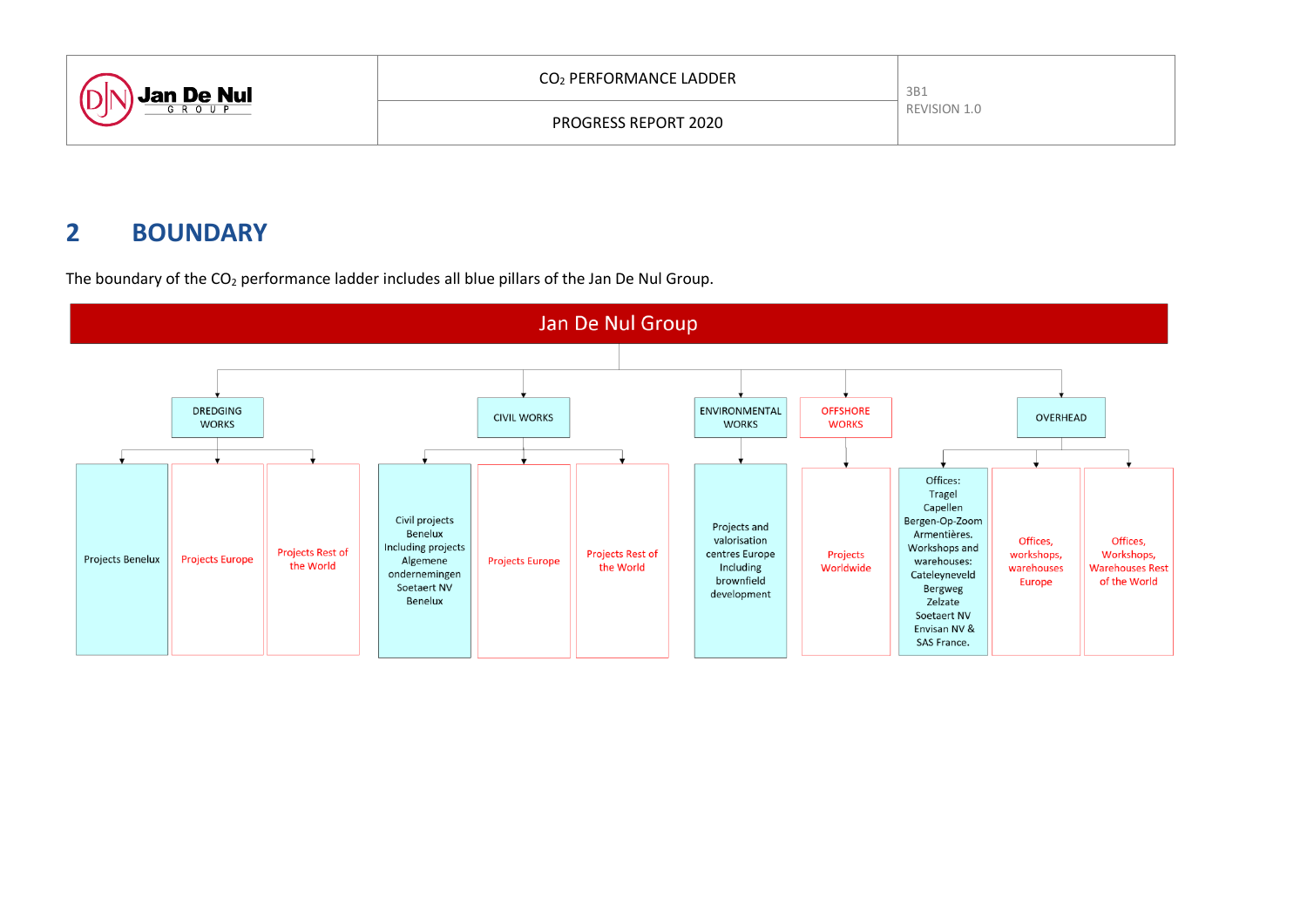

## **3 ENERGY POLICY**

As part of our QHSSE Policy (FORM JDN.QF.01.01), signed by senior management, we are committed to protect the environment and climate and preventing pollution. We continually strive to use less energy and emit fewer greenhouse gases. Wherever possible, we choose green energy. This is also endorsed in our CSR strategy (JDN.GF.01.42) where it is our ambition to continuously reduce our carbon footprint.

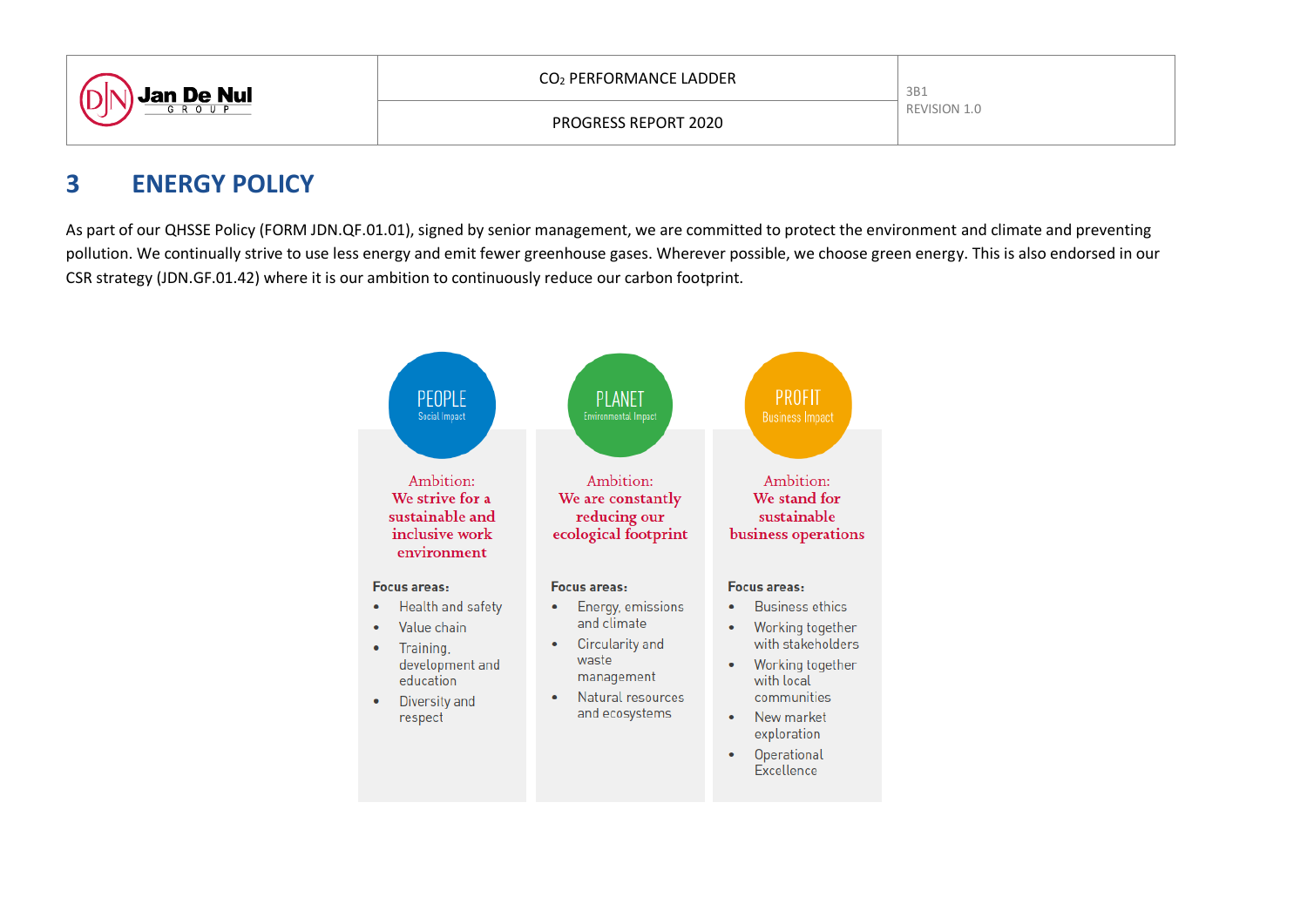

## **4 TARGETS**

### **4.1 TARGET 2020-01 (SCOPE 1)**

**Target: reduction of 15% of fuel emissions compared to tender of vessels during project execution** 

Measures taken for achieving this reduction:

- Use of biofuel
- $\vert$  Optimisation of planning of works
- $\left| \bullet \right|$  Optimal distribution of generators
- Use of Ship Energy Efficiency Management Plans (SEEMP)

## **4.2 TARGET 2020-02 (SCOPE 1)**

**Target: 10 % reduction of emissions of company cars by 2025 compared to 2018**

Footprint 2018 = 5241 ton  $CO<sub>2</sub>$  which is 8,65 ton/company car, **target 2020 = 8,46 ton/company car or 4,23 ton/company car per semester**

- $\left| \cdot \right|$  Focus on hybrid and electric vehicles
- $\left| \bullet \right|$  Promoting use of bicycle
- $\left| \bullet \right|$  Raising awareness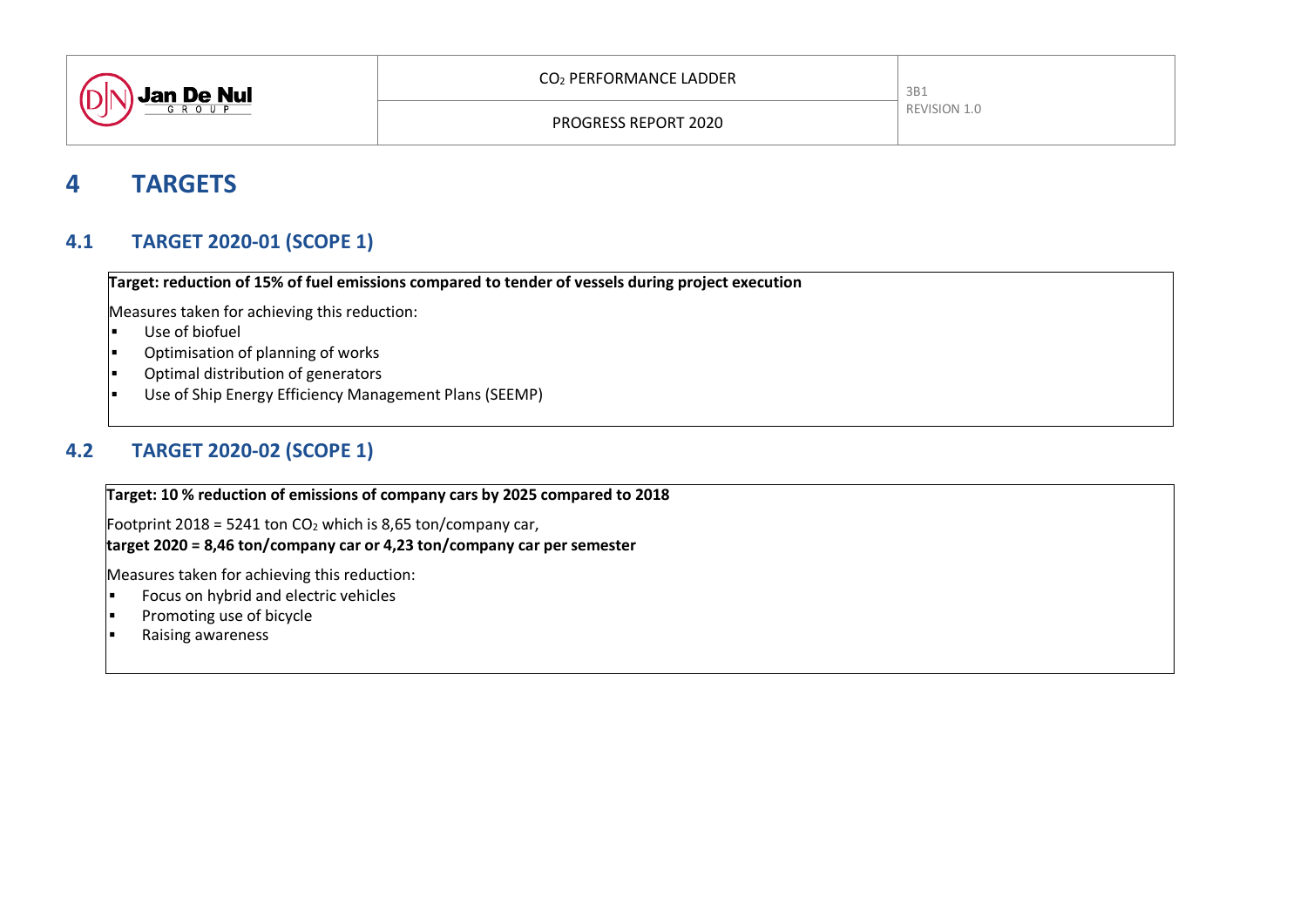

#### **4.3 TARGET 2020-03 (SCOPE 1)**

**Target: 1.90 % reduction in consumption of natural gas and domestic fuel oil by 2020 compared to 2018** Footprint 2018 = 1131 ton  $CO<sub>2</sub>$  which is 541 kg/degree day,

Target 2019 = 539 kg/degree day or 269 kg/degree day per semester

**Target 2020 = 533 kg/degree day or 266 kg/degree day per semester**

Measures taken for achieving this reduction:<br>Figures and its to enhance energy efficient

- Energy audits to enhance energy efficiency
- $\vert$  Insulation of pipes and valves in heating systems
- $\vert$  Adjusting of parameters of heating, ventilation, air-conditioning and cooling systems

## **4.4 TARGET 2020-04 (SCOPE 2)**

#### **Target: minimum 98% ratio between green electricity and total electricity consumption for all offices and warehouses in 2020**

- Development of electricity-saving actions in view of reducing the overall electricity consumption
- Implement possibilities to generate green electricity
- Maintaining and expanding contract with energy supplier for purchasing green electricity from local origin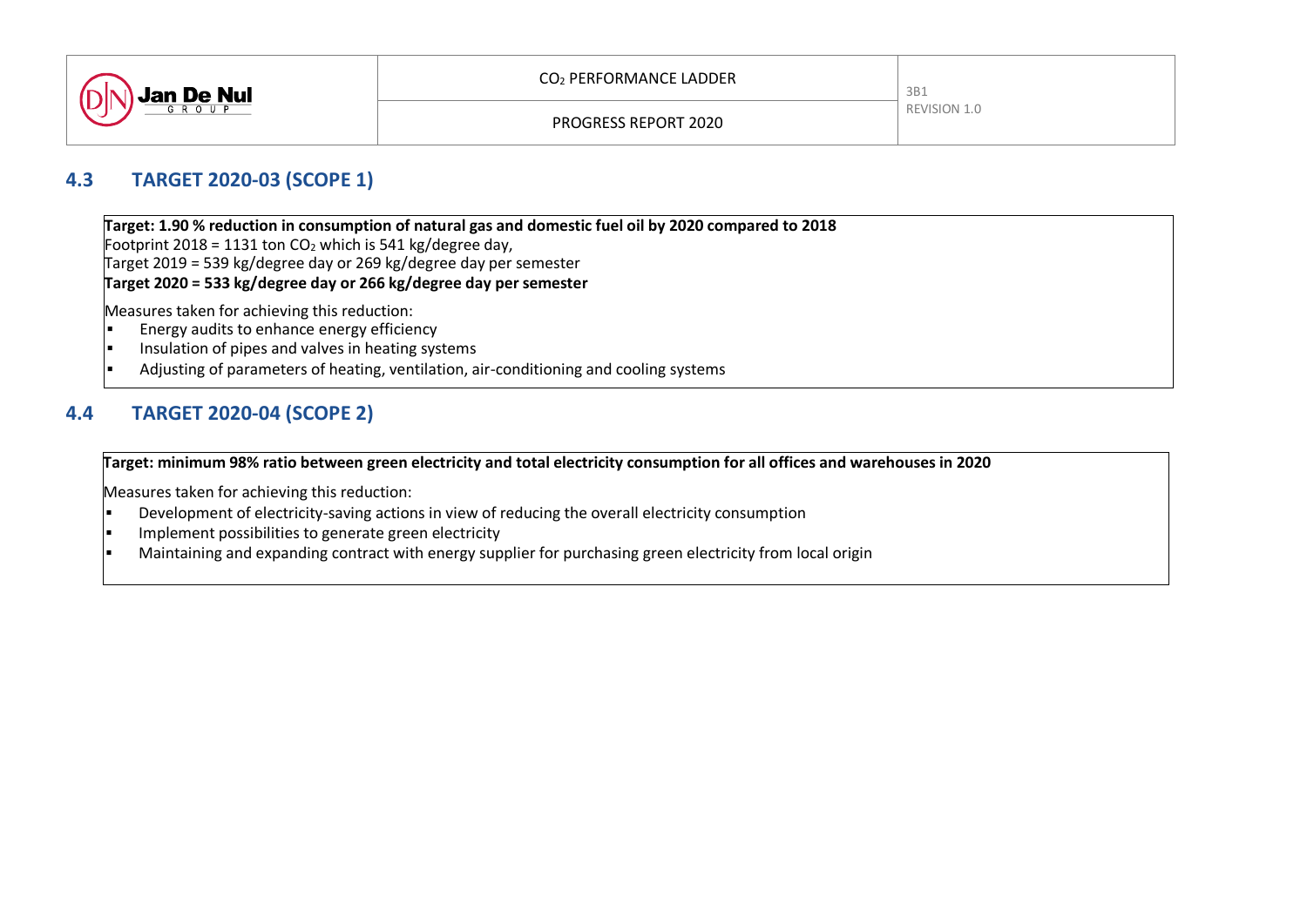

#### **4.5 TARGET 2020-05 (SCOPE 2)**

**Target: minimum 75% ratio between green electricity and total electricity consumption on civil and environmental projects by 2022** Target 2020: minimum 20%; 2021: minimum 50%; 2022: minimum 75%

Measures taken for achieving this reduction:

- $\vert \cdot \vert$  Development of electricity-saving actions in view of reducing the overall electricity consumption
- Implement possibilities to generate green electricity
- $\bullet$  Maintaining and expanding contract with energy supplier for purchasing green electricity from local origin
- $\left| \cdot \right|$  Energy efficient site office

### **4.6 TARGET 2020-06 (SCOPE 3)**

**Target: 13% reduction of emissions from commuter traffic by 2022 compared to 2018**

 $2018 = 2433$  ton CO<sub>2</sub> which is 1,43 ton/commuter

**Target 2020: 8% reduction compared to 2018, which corresponds with maximum emission of 1.32 ton/commuter or 0,66 ton/commuter per semester**

- $\bullet$  Offer of hybrid and electric cars in leasing programme for employees
- $\left| \cdot \right|$  Promoting use of bicycle
- $\vert$  Evaluation of reduction potential in 'home-work traffic' chain analysis 2019
- Raising awareness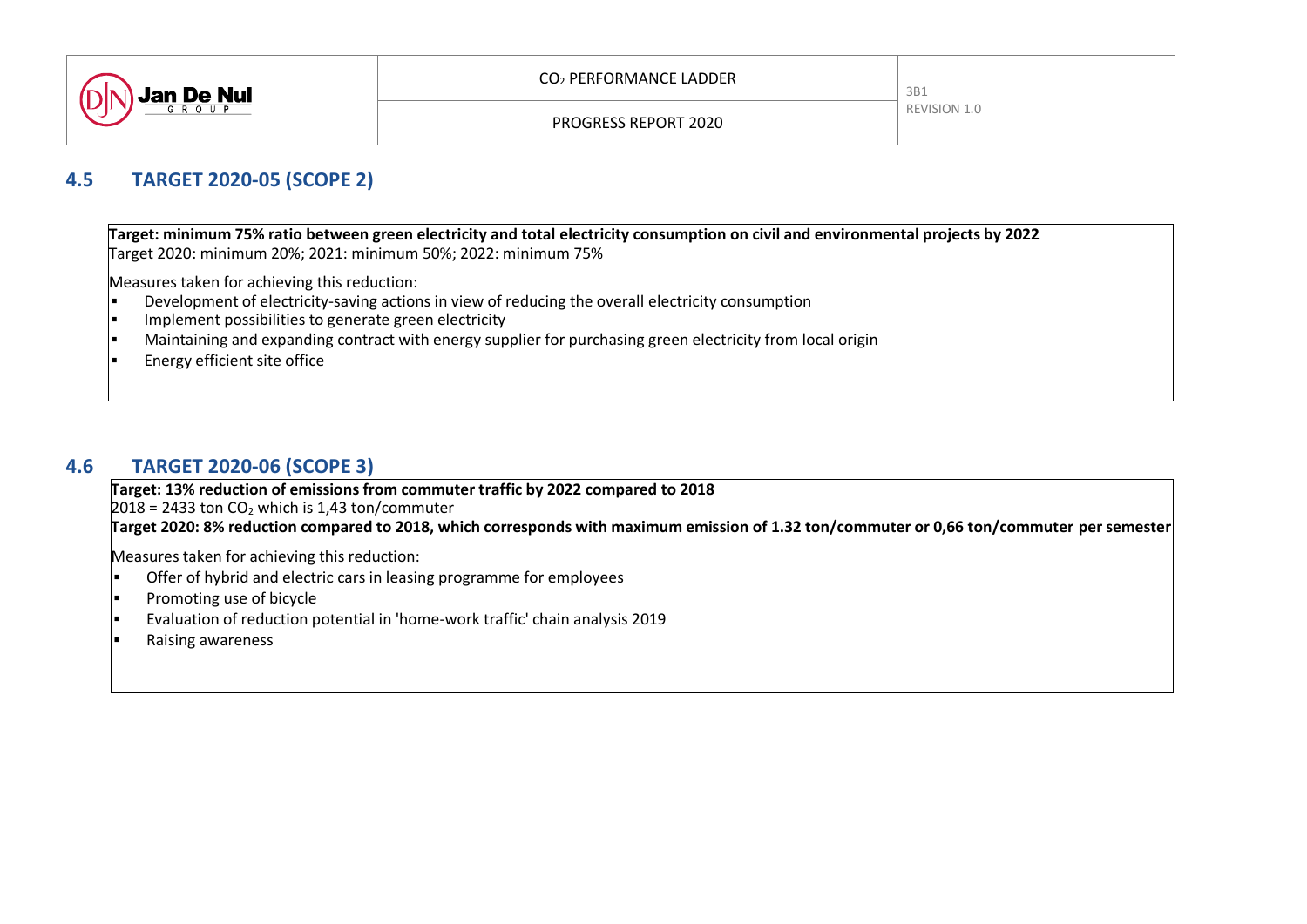

#### **4.7 TARGET 2020-07 (SCOPE 3)**

**Target: demonstrable planned reductions of emissions within the concrete, steel and soil supply through own design optimisations compared to the customer's reference design on:**

- 50% of DBFM, DBM of DB-projects in 2021-2022
- 20% of DBFM, DBM of DB-projects in 2020-2021
- <sup>1</sup> 1 DBFM, DBM of DB-project in 2019-2020

- $\vert$  cesign: we reduce the consumption of materials (concrete, steel and soil disposal) through smart designs (with impact on scope I, II & III)
- construction: we apply low-carbon materials, e.g. concrete based on cements with a low hydration heat (with impact on scope III)
- $\vert \cdot \vert$  construction and operation: we offer renewable energy production for the operational phase of the infrastructure in question (with impact on scope II & III)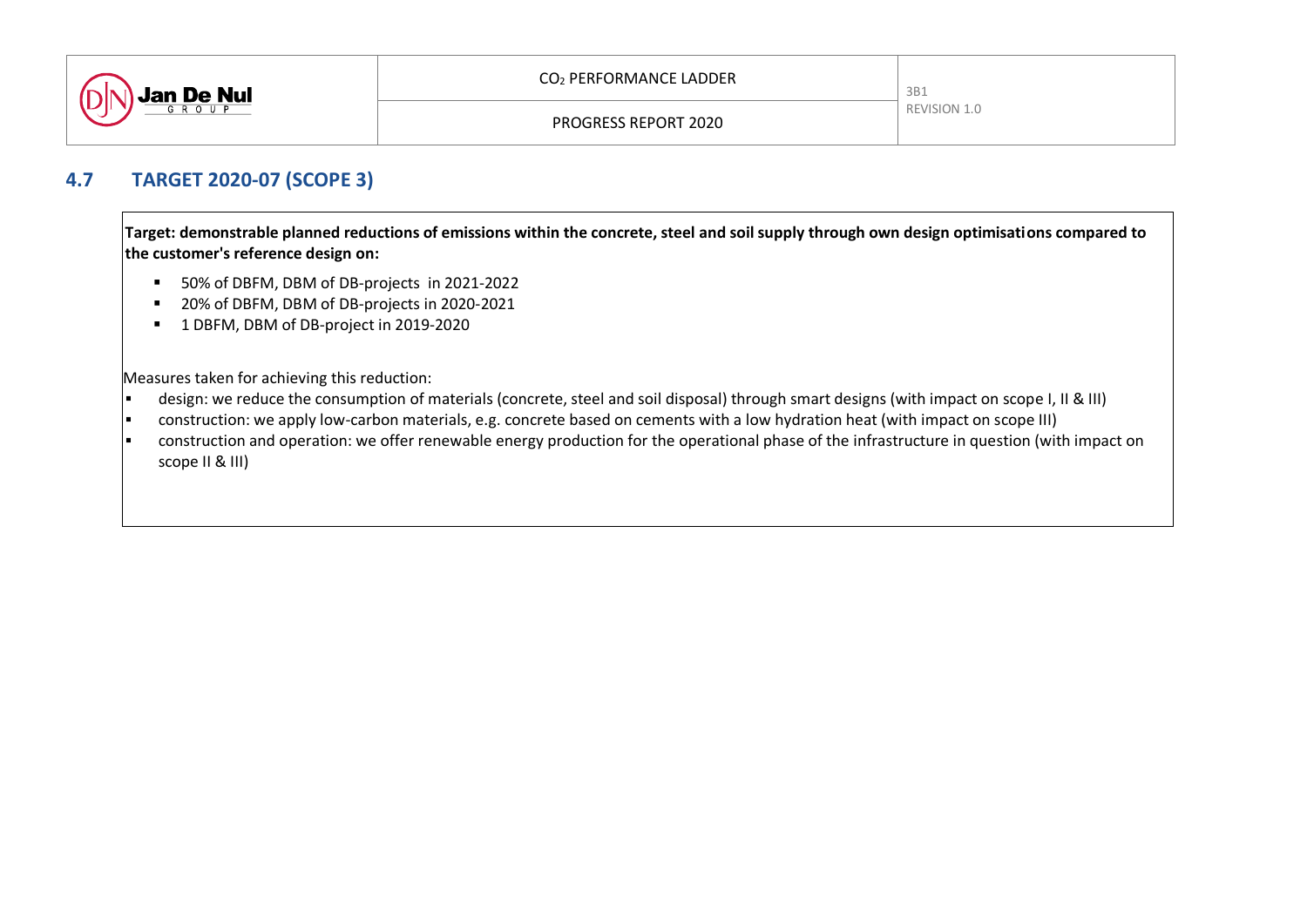

PROGRESS REPORT 2020

# **5 EVOLUTION OF REDUCTION TARGETS**

|                         |                                                                                                                                                                                                                                                  |                                                                                                       | <b>Result 2020</b>                                         |                                                                             |
|-------------------------|--------------------------------------------------------------------------------------------------------------------------------------------------------------------------------------------------------------------------------------------------|-------------------------------------------------------------------------------------------------------|------------------------------------------------------------|-----------------------------------------------------------------------------|
|                         | <b>Reduction target</b>                                                                                                                                                                                                                          | Target 2020                                                                                           |                                                            | <b>Comments</b>                                                             |
|                         |                                                                                                                                                                                                                                                  |                                                                                                       |                                                            |                                                                             |
| <b>Target</b>           | Reduction of 15% of fuel emissions compared to tender of vessels                                                                                                                                                                                 |                                                                                                       |                                                            |                                                                             |
| 2020-1                  | during project execution                                                                                                                                                                                                                         | Minimum 15%                                                                                           | 27.3%                                                      |                                                                             |
|                         | 10% reduction of emissions of company cars by 2025 compared to<br>2018                                                                                                                                                                           | <b>Maximum</b>                                                                                        |                                                            |                                                                             |
|                         |                                                                                                                                                                                                                                                  | emissions:                                                                                            |                                                            |                                                                             |
|                         | Footprint 2018 = 5241 ton $CO2$ which is 8,65 ton/company car,                                                                                                                                                                                   | 4,23 ton $CO2/car$                                                                                    |                                                            |                                                                             |
|                         | target 2020 = 8,46 ton/company car or 4,23 ton/company car per                                                                                                                                                                                   | or                                                                                                    | 1.13 Ton $CO2/car$ or                                      |                                                                             |
| <b>Target</b>           | semester                                                                                                                                                                                                                                         | 2,25% reduction                                                                                       | 86.97% reduction                                           |                                                                             |
| 2020-2                  |                                                                                                                                                                                                                                                  | compared to 2018                                                                                      | compared to 2018                                           | Impact COVID19                                                              |
| <b>Target</b><br>2020-3 | Target: 1.90 % reduction in consumption of natural gas and<br>domestic fuel oil by 2020 compared to 2018<br>Footprint 2018 = 1131 ton $CO2$ which is 541 kg/degree day,<br>Target 2019 = 539 kg/degree day<br>Target 2020 = 533 $kg$ /degree day | <b>Maximum</b><br>emissions: 533<br>kg/degree day<br><b>or</b><br>1,90% reduction<br>compared to 2018 | 538 kg/degree day<br>or 0.48% increase<br>compared to 2018 | One of the large<br>burners was not<br>turned off in the<br>summer of 2020. |
| <b>Target</b><br>2020-4 | Minimum 98% ratio between green electricity and total electricity<br>consumption for all offices and warehouses in 2020                                                                                                                          | Minimum 98%                                                                                           | 100%                                                       |                                                                             |
| <b>Target</b><br>2020-5 | Target: minimum 75% ratio between green electricity and total<br>electricity consumption on civil and environmental projects by 2022<br>Target 2020: minimum 20%; 2021: minimum 50%; 2022: minimum<br>75%                                        | Minimum 20%                                                                                           | 58%                                                        |                                                                             |